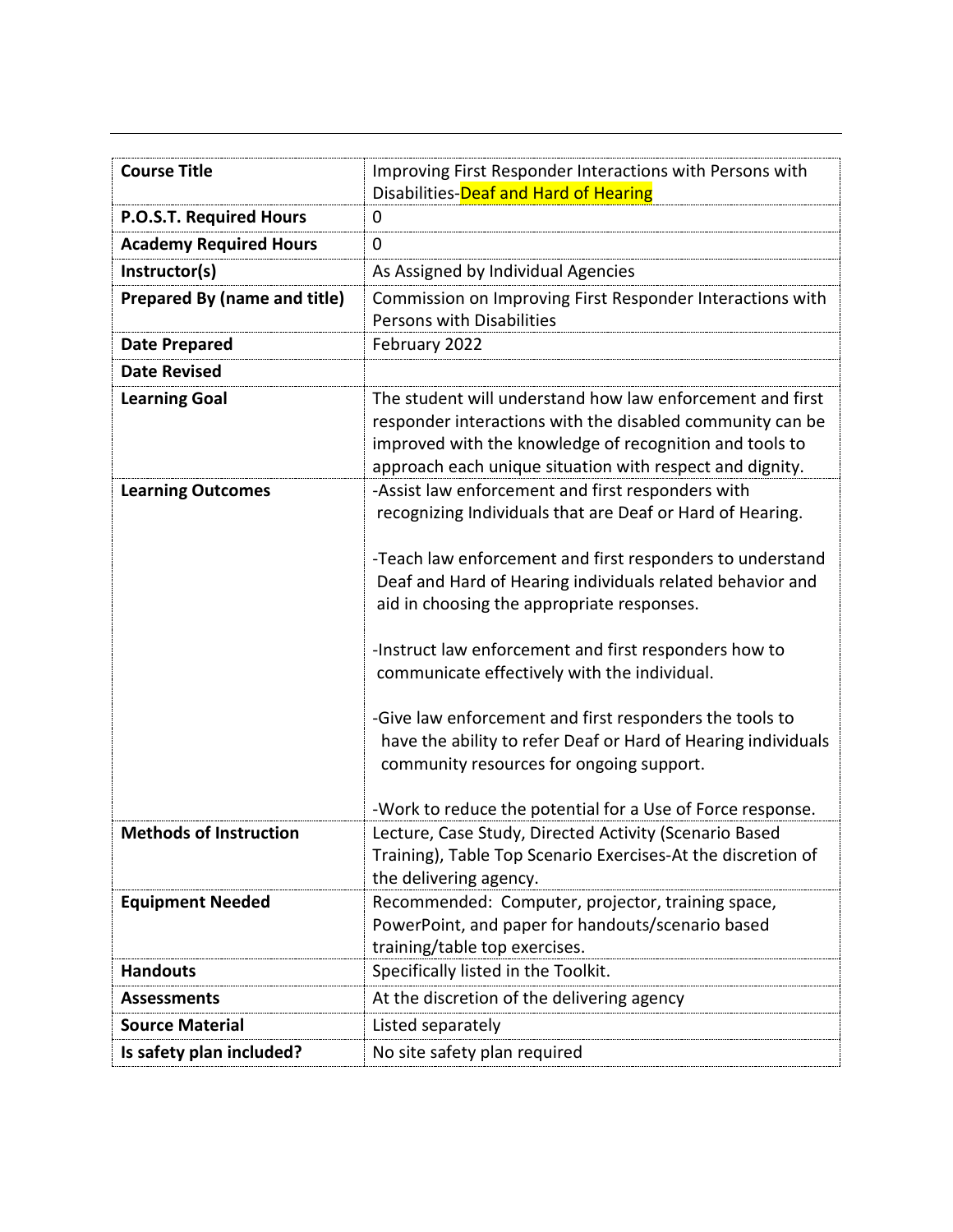## **Reviewed by (name and title)** Date Reviewed

| <b>Content/Instructor Guidance</b>                                                                                                                                                                                                            | <b>Delivery Notes/Prompts Slide</b><br>Titles/PO#/TQ#                                                                                   |
|-----------------------------------------------------------------------------------------------------------------------------------------------------------------------------------------------------------------------------------------------|-----------------------------------------------------------------------------------------------------------------------------------------|
| Specific Performance Outcomes are listed separately<br>in the main folder.                                                                                                                                                                    | The items listed in the left column<br>are key points to cover in your<br>training.                                                     |
|                                                                                                                                                                                                                                               | These points are not all inclusive<br>and you should not feel limited.<br>Expand as much as you see fit to<br>meet your training needs. |
|                                                                                                                                                                                                                                               | Utilize the items in the Toolkit<br>provided to add content, videos and<br>to seek out scenario examples.                               |
|                                                                                                                                                                                                                                               | Utilize subject matter experts<br>whenever available.                                                                                   |
| <b>Instructional Content:</b>                                                                                                                                                                                                                 |                                                                                                                                         |
| A. Definitions:                                                                                                                                                                                                                               |                                                                                                                                         |
| a. Deaf: A person with a severe to profound<br>hearing loss who associates themselves<br>with the Deaf community and its norms;<br>generally communicates using American<br>Sign Language.                                                    |                                                                                                                                         |
| b. Hard of Hearing: A person with a mild to<br>moderate heating loss who does not<br>necessarily associate with the Deaf<br>community and its norms. With the use of<br>a hearing aid, can function fairly<br>comfortable in a hearing world. |                                                                                                                                         |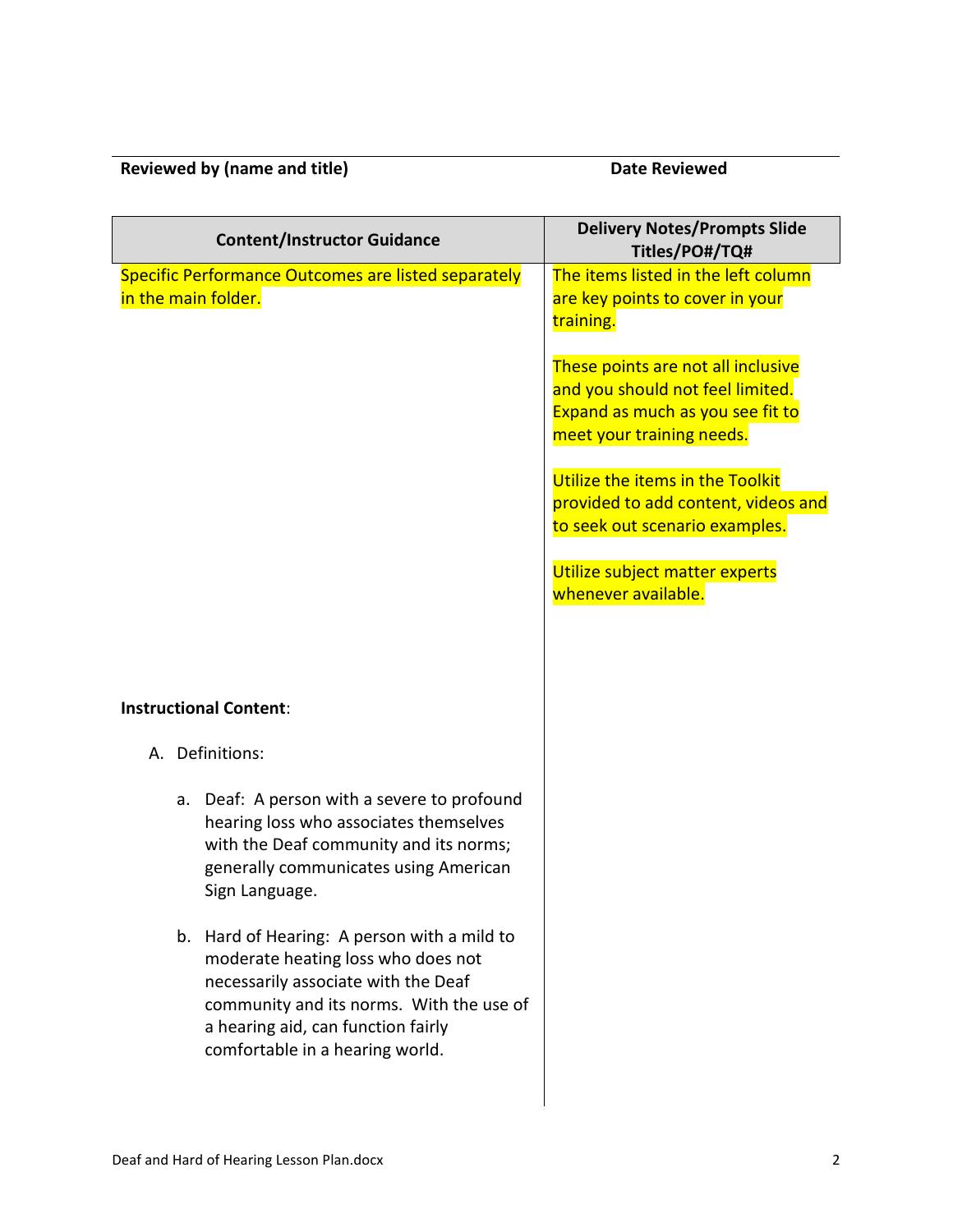- c. American Sign Language (ASL): Native language of the majority of deaf people in the United States. A visual/manual language with own set of rules for sentence structure and grammar that differs from the English language.
- d. Sign language Interpreter: Someone who makes communication possible between people who are deaf or hard of hearing and people who can hear. Colorado law requires a sign language interpreter to hold a national certification and a Legal Credential Authorization before interpreting for the police in any legal setting.
- e. TTY/TDD: Term used to describe a telecommunications devices used in making phone calls to or by a deaf person. Due to advances in technology, only a small percentage of deaf and hard of hearing people use this device today. Many individuals now utilize apps such as FaceTime or Messenger. (TTY: Teletypwriter/TDD: Telecommunications Device for the Deaf)
- B. Recognizing Individuals that are Deaf of Hard of Hearing
	- a. A person may shake their head "no" and point to their ears.
	- b. An individual moves their hands in a repeated pattern trying to communicate in sign language.
	- c. A person gestures indicating the need to write down communications.

Resource: Colorado Department of Human Services Legal Auxiliary **Services** <https://ccdhhdb.com/index.php/las/>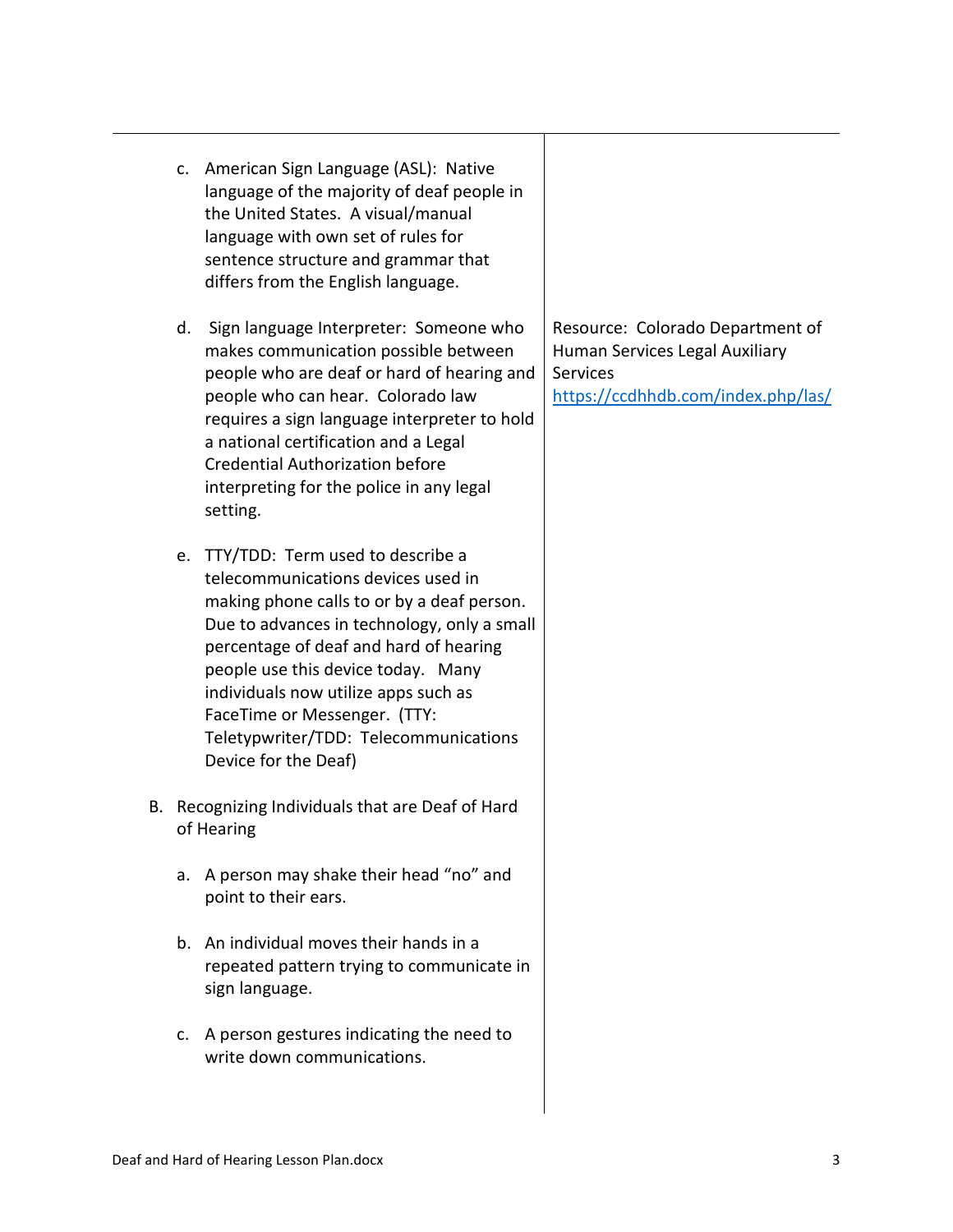|    | d. Person seems very alert, watching people's<br>faces intently but may not respond to<br>sounds or language.                                                                                        |                                                                                                |
|----|------------------------------------------------------------------------------------------------------------------------------------------------------------------------------------------------------|------------------------------------------------------------------------------------------------|
|    | e. Person may react to environmental noises<br>(siren, alarm, loud noises) but may not be<br>able to understand speech.                                                                              |                                                                                                |
| C. | Approaching Deaf or Hard of Hearing<br>Individuals                                                                                                                                                   |                                                                                                |
| а. | Walk in front of them, wave your hand or<br>tap the individual's shoulder, arm or hand.<br>Do not tap their back. It may startle them<br>and escalate the situation.                                 |                                                                                                |
|    | b. Flash headlights, flashlight in view of the<br>individual. Do not point your lights directly<br>in the eyes of the individual.                                                                    |                                                                                                |
| c. | Do not assume that a person with hearing<br>aids can hear and understand you. The<br>device may only permit limited hearing<br>functions, such as capturing environmental<br>sounds, but not speech. |                                                                                                |
|    | D. Communication Methods                                                                                                                                                                             | Officers/Deputies should ask the<br>person their preferred means of                            |
|    | a. Speech Reading (Lip reading)-90% of deaf<br>people do not read lips.                                                                                                                              | communication. In many cases it will<br>vary depending on the context of<br>the communication. |
|    | b. Written Notes-May not be effective<br>communication as English tends to be a<br>second language to ASL.                                                                                           |                                                                                                |
| c. | Sign Language Interpreter-Generally most<br>accurate and efficient means of<br>communication.                                                                                                        |                                                                                                |
|    | d. When working with a sign language<br>interpreter address the Deaf individual in                                                                                                                   |                                                                                                |